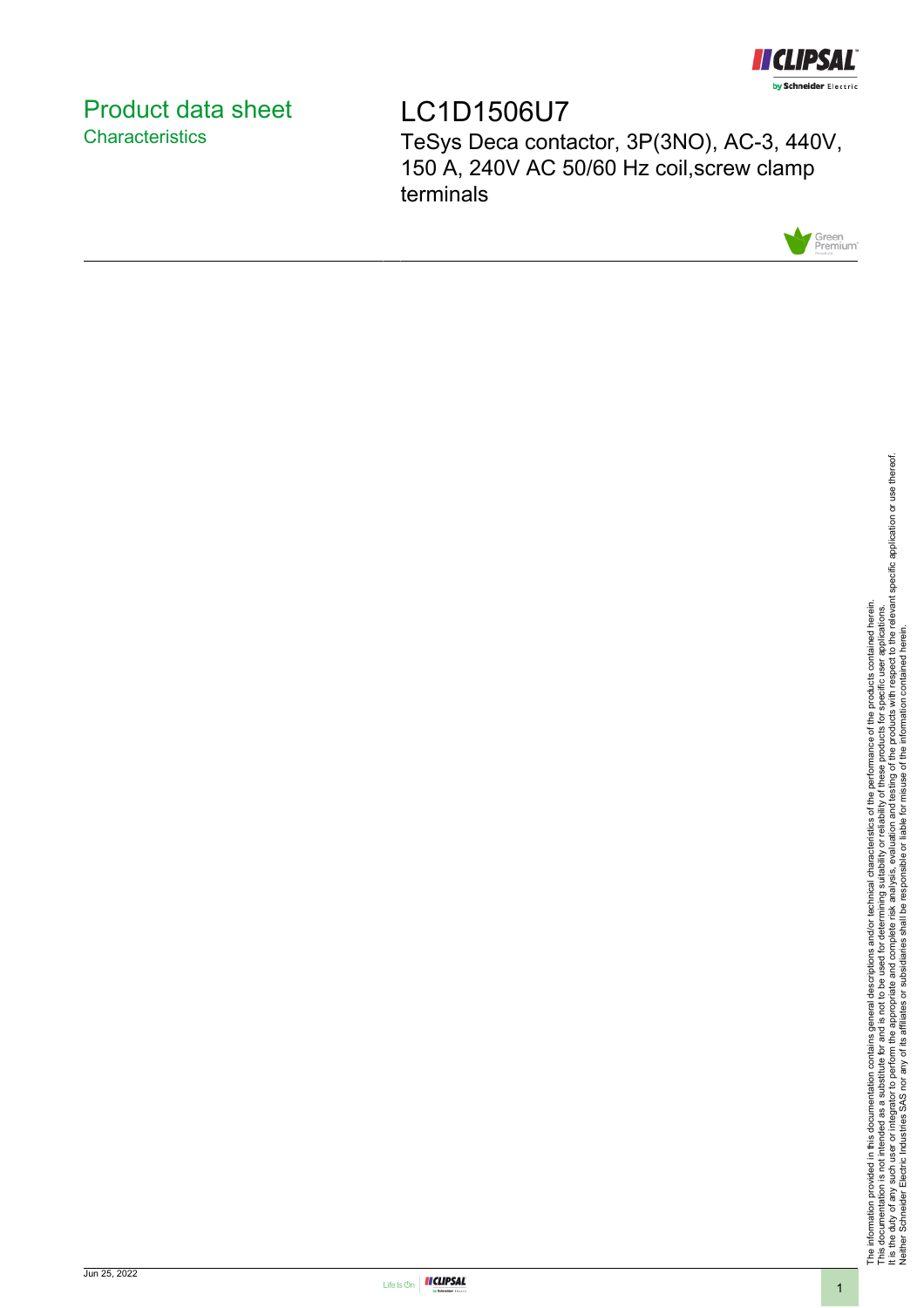

| Main                                           |                                                                                                                                                                                                                                                                                          |
|------------------------------------------------|------------------------------------------------------------------------------------------------------------------------------------------------------------------------------------------------------------------------------------------------------------------------------------------|
| Range                                          | TeSys                                                                                                                                                                                                                                                                                    |
| Product name                                   | TeSys D<br>TeSys Deca                                                                                                                                                                                                                                                                    |
| Product or component<br>type                   | Contactor                                                                                                                                                                                                                                                                                |
| Device short name                              | LC <sub>1</sub> D                                                                                                                                                                                                                                                                        |
| Contactor application                          | Motor control<br>Resistive load                                                                                                                                                                                                                                                          |
| Utilisation category                           | $AC-3$<br>$AC-4$<br>AC-1                                                                                                                                                                                                                                                                 |
| Poles description                              | 3P                                                                                                                                                                                                                                                                                       |
| Power pole contact<br>composition              | 3 NO                                                                                                                                                                                                                                                                                     |
| [Ue] rated operational<br>voltage              | Power circuit: <= 1000 V AC 25400 Hz<br>Power circuit: <= 300 V DC                                                                                                                                                                                                                       |
| [le] rated operational<br>current              | 200 A (at <60 $^{\circ}$ C) at <= 440 V AC AC-1 for power<br>circuit<br>150 A (at $\leq 60$ °C) at $\leq$ 440 V AC AC-3 for power<br>circuit                                                                                                                                             |
| Motor power kW                                 | 40 KW at 220230 V AC 50/60 Hz (AC-3)<br>75 KW at 380400 V AC 50/60 Hz (AC-3)<br>80 KW at 415440 V AC 50/60 Hz (AC-3)<br>90 KW at 500 V AC 50/60 Hz (AC-3)<br>100 KW at 660690 V AC 50/60 Hz (AC-3)<br>75 KW at 1000 V AC 50/60 Hz (AC-3)<br>22 kW at 400 V AC 50/60 Hz (AC-4)            |
| Motor power HP (UL /<br>CSA)                   | 40 Hp at 200/208 V AC 50/60 Hz for 3 phases<br>motors<br>50 Hp at 230/240 V AC 50/60 Hz for 3 phases<br>motors<br>100 Hp at 460/480 V AC 50/60 Hz for 3 phases<br>motors<br>125 hp at 575/600 V AC 50/60 Hz for 3 phases<br>motors                                                       |
| Control circuit type                           | AC at 50/60 Hz                                                                                                                                                                                                                                                                           |
| [Uc] control circuit<br>voltage                | 240 V AC 50/60 Hz                                                                                                                                                                                                                                                                        |
| Auxiliary contact<br>composition               | $1 NQ + 1 NC$                                                                                                                                                                                                                                                                            |
| [Uimp] rated impulse<br>withstand voltage      | 8 kV conforming to IEC 60947                                                                                                                                                                                                                                                             |
| Overvoltage category                           | Ш                                                                                                                                                                                                                                                                                        |
| [Ith] conventional free<br>air thermal current | 200 A (at 60 °C) for power circuit                                                                                                                                                                                                                                                       |
| Irms rated making<br>capacity                  | 140 A AC for signalling circuit conforming to IEC<br>60947-5-1<br>250 A DC for signalling circuit conforming to IEC<br>60947-5-1<br>1660 A at 440 V for power circuit conforming to IEC<br>60947                                                                                         |
| Rated breaking capacity                        | 1400 A at 440 V for power circuit conforming to IEC<br>60947                                                                                                                                                                                                                             |
| [Icw] rated short-time<br>withstand current    | 250 A 40 °C - 10 min for power circuit<br>580 A 40 °C - 1 min for power circuit<br>1200 A 40 °C - 10 s for power circuit<br>1400 A 40 °C - 1 s for power circuit<br>100 A - 1 s for signalling circuit<br>120 A - 500 ms for signalling circuit<br>140 A - 100 ms for signalling circuit |
| Associated fuse rating                         | 10 A gG for signalling circuit conforming to IEC<br>60947-5-1<br>315 A gG at <= 690 V coordination type 1 for power<br>circuit<br>250 A gG at <= 690 V coordination type 2 for power<br>circuit                                                                                          |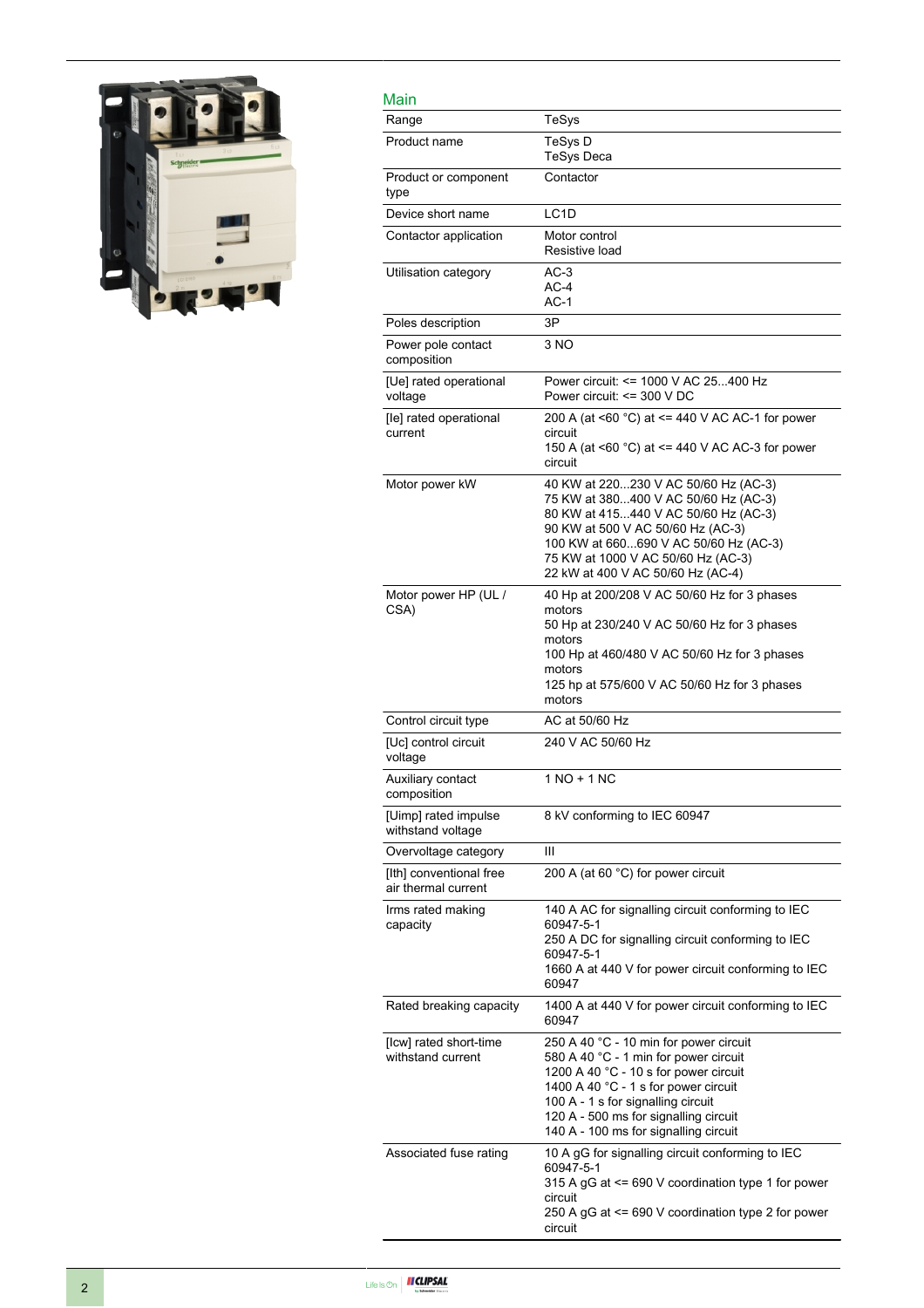| Average impedance                | 0.6 mOhm - Ith 200 A 50 Hz for power circuit                                                                                                                                                                                                                                                                                                                                                                                               |
|----------------------------------|--------------------------------------------------------------------------------------------------------------------------------------------------------------------------------------------------------------------------------------------------------------------------------------------------------------------------------------------------------------------------------------------------------------------------------------------|
| [Ui] rated insulation<br>voltage | Power circuit: 600 V CSA certified<br>Power circuit: 600 V UL certified<br>Power circuit: 1000 V conforming to IEC 60947-4-1<br>Signalling circuit: 690 V conforming to IEC 60947-1<br>Signalling circuit: 600 V CSA certified<br>Signalling circuit: 600 V UL certified                                                                                                                                                                   |
| <b>Electrical durability</b>     | 0.85 Mcycles 150 A AC-3 at Ue <= 440 V<br>1 Mcycles 200 A AC-1 at Ue <= 440 V                                                                                                                                                                                                                                                                                                                                                              |
| Power dissipation per<br>pole    | 24 W AC-1<br>13.5 W AC-3                                                                                                                                                                                                                                                                                                                                                                                                                   |
| Front cover                      | With                                                                                                                                                                                                                                                                                                                                                                                                                                       |
| Mounting support                 | Rail<br>Plate                                                                                                                                                                                                                                                                                                                                                                                                                              |
| Standards                        | CSA C22.2 No 14<br>EN 60947-4-1<br>EN 60947-5-1<br>IEC 60947-4-1<br>IEC 60947-5-1<br><b>UL 508</b>                                                                                                                                                                                                                                                                                                                                         |
| <b>Product certifications</b>    | CCC<br>GL<br><b>DNV</b><br>BV<br>UL<br>CSA<br>GOST<br>LROS (Lloyds register of shipping)<br><b>RINA</b><br><b>UKCA</b>                                                                                                                                                                                                                                                                                                                     |
| Connections - terminals          | Control circuit: lugs-ring terminals (external<br>diameter: 8 mm)<br>Power circuit: lugs-ring terminals (external diameter:<br>25 mm)<br>Power circuit: bars 1 cable(s) - busbar cross section:<br>$5 \times 25$ mm                                                                                                                                                                                                                        |
| <b>Tightening torque</b>         | Control circuit: 1.2 N.m - on lugs-ring terminals - with<br>screwdriver flat Ø 6 mm M3.5<br>Control circuit: 1.2 N.m - on lugs-ring terminals - with<br>screwdriver Philips No 2 M3.5<br>Power circuit: 12 N.m - on lugs-ring terminals<br>hexagonal screw head 13 mm M8<br>Power circuit: 12 N.m - on bars hexagonal screw<br>head 13 mm M8<br>Control circuit: 1.2 N.m - on lugs-ring terminals - with<br>screwdriver pozidriv No 2 M3.5 |
| Operating time                   | 2035 ms closing<br>4075 ms opening                                                                                                                                                                                                                                                                                                                                                                                                         |
| Safety reliability level         | B10d = 1369863 cycles contactor with nominal load<br>conforming to EN/ISO 13849-1<br>B10d = 20000000 cycles contactor with mechanical<br>load conforming to EN/ISO 13849-1                                                                                                                                                                                                                                                                 |
| Mechanical durability            | 8 Mcycles                                                                                                                                                                                                                                                                                                                                                                                                                                  |
| Maximum operating rate           | 1200 cyc/h 60 °C                                                                                                                                                                                                                                                                                                                                                                                                                           |

|  | Complementary |
|--|---------------|
|--|---------------|

| Coil technology                 | Built-in bidirectional peak limiting diode suppressor                                                                                      |
|---------------------------------|--------------------------------------------------------------------------------------------------------------------------------------------|
| Control circuit voltage limits  | 0.30.5 Uc (-4070 °C) drop-out AC 50/60 Hz<br>0.81.15 Uc (-4055 °C): operational AC 50/60 Hz<br>11.15 Uc (5570 °C): operational AC 50/60 Hz |
| Inrush power in VA              | 280350 VA 60 Hz cos phi 0.9 (at 20 °C)<br>280350 VA 50 Hz cos phi 0.9 (at 20 °C)                                                           |
| Hold-in power consumption in VA | 218 VA 60 Hz cos phi 0.9 (at 20 °C)<br>218 VA 50 Hz cos phi 0.9 (at 20 °C)                                                                 |
| Heat dissipation                | 34.5 W at 50/60 Hz                                                                                                                         |
| Auxiliary contacts type         | Type mechanically linked 1 NO + 1 NC conforming to IEC 60947-5-1<br>Type mirror contact 1 NC conforming to IEC 60947-4-1                   |
| Signalling circuit frequency    | 25.400 Hz                                                                                                                                  |
| Minimum switching current       | 5 mA for signalling circuit                                                                                                                |